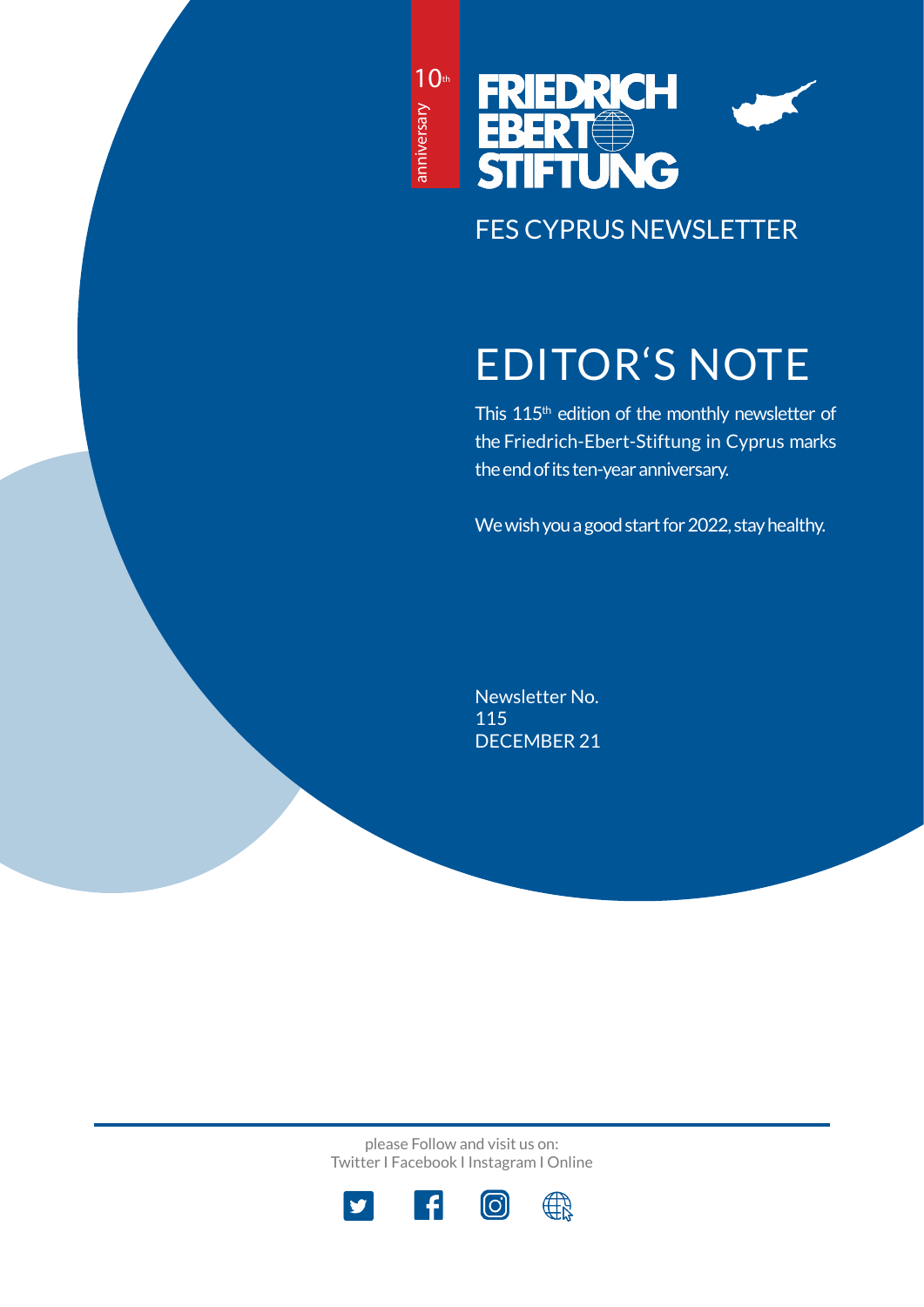



# FES CYPRUS NEWSLETTER

# **CONTENT**

| <b>EVENTS, PODCASTS, PUBLICATIONS</b>    | 3 |
|------------------------------------------|---|
| <b>CYPRUS PROBLEM</b>                    | 4 |
| <b>HYDROCARBONS</b>                      | 5 |
| <b>GREEK CYPRIOTS</b>                    | 6 |
| <b>Economic Developments</b>             |   |
| <b>Domestic Developments</b>             |   |
| <b>Labour Relations and Trade Unions</b> |   |
| <b>TURKISH CYPRIOTS</b>                  | 8 |
| <b>Economic Developments</b>             |   |
| <b>Relations with Turkey</b>             |   |
| <b>Domestic Developments</b>             |   |

Labour Relations and Trade Unions

Newsletter No.115 DECEMBER 21

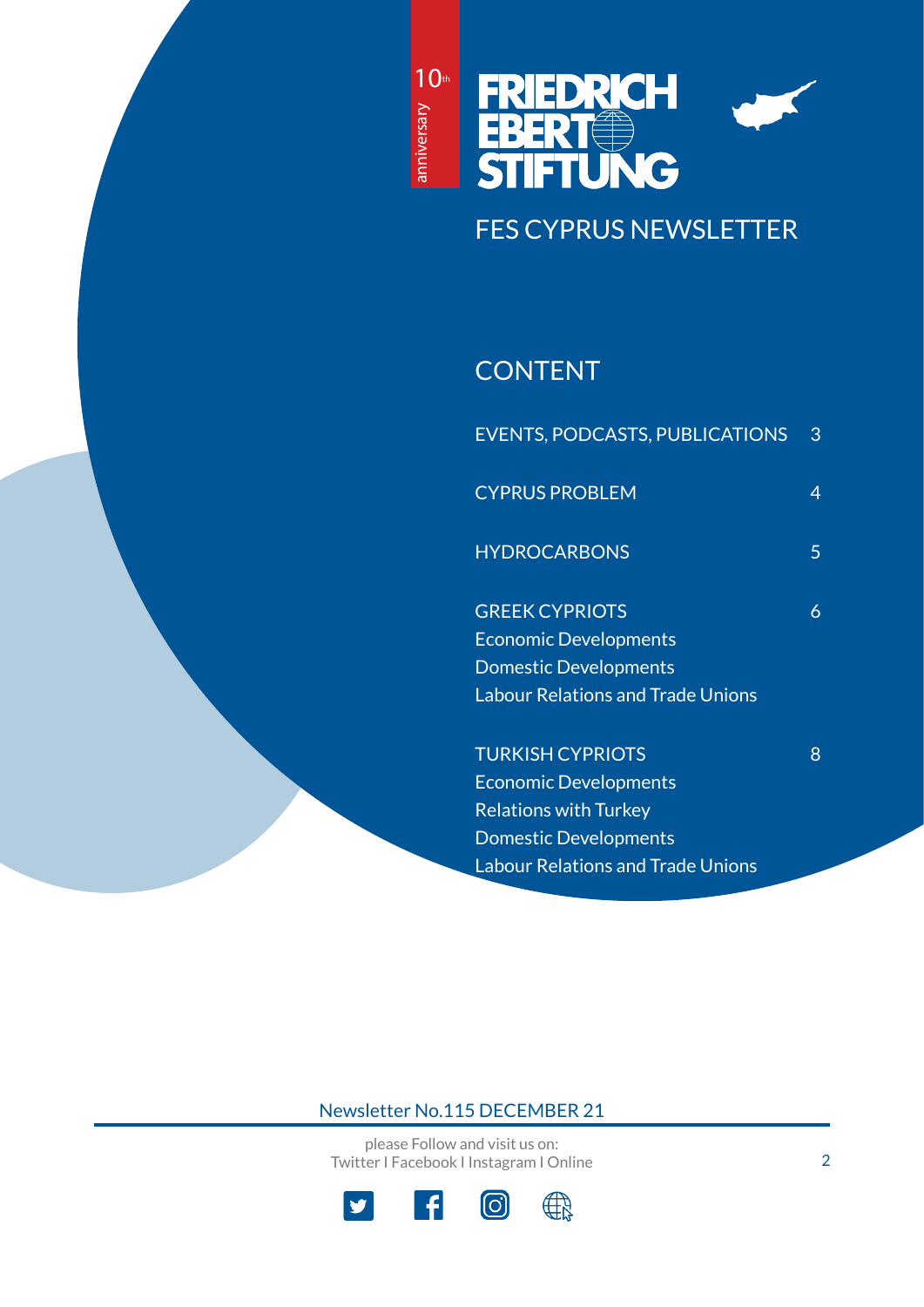



# FES CYPRUS NEWSLETTER

 $\ddot{\ddagger}$ 

t

anniversary

anniversary

PODCASTS in JANUARY: *Hubert Faustmann, Hrishabh Sandilya and Katerina Stephanou* **Migration 2.0 Podcast Episode 8 - Human Trafficking in Cyprus - In Conversation with Katerina Stephanou**

(in English)

PODCASTS in JANUARY:

*Hubert Faustmann, Hrishabh Sandilya, Michael Goecken and Sylvia Chumuru* **Migration 2.0 Podcast Episode 9 – Project Phoenix's Fellowship Program and Migrant Entrepreneurship** (in English)

*Hubert Faustmann and Hrishabh Sandilya* **Migration 2.0 Podcast Episode 10 – The Annual Review** (in English)

PUBLICATIONS in FEBRUARY: *No publications in February*

EVENTS in JANUARY[:](https://www.fescyprus.org/events/) *No events in January*

PUBLICATIONS in JANUARY[:](https://www.fescyprus.org/publications/)

*No publications in January*



EVENTS in FEBRUARY: *No events in February*

## Newsletter No.115 DECEMBER 21

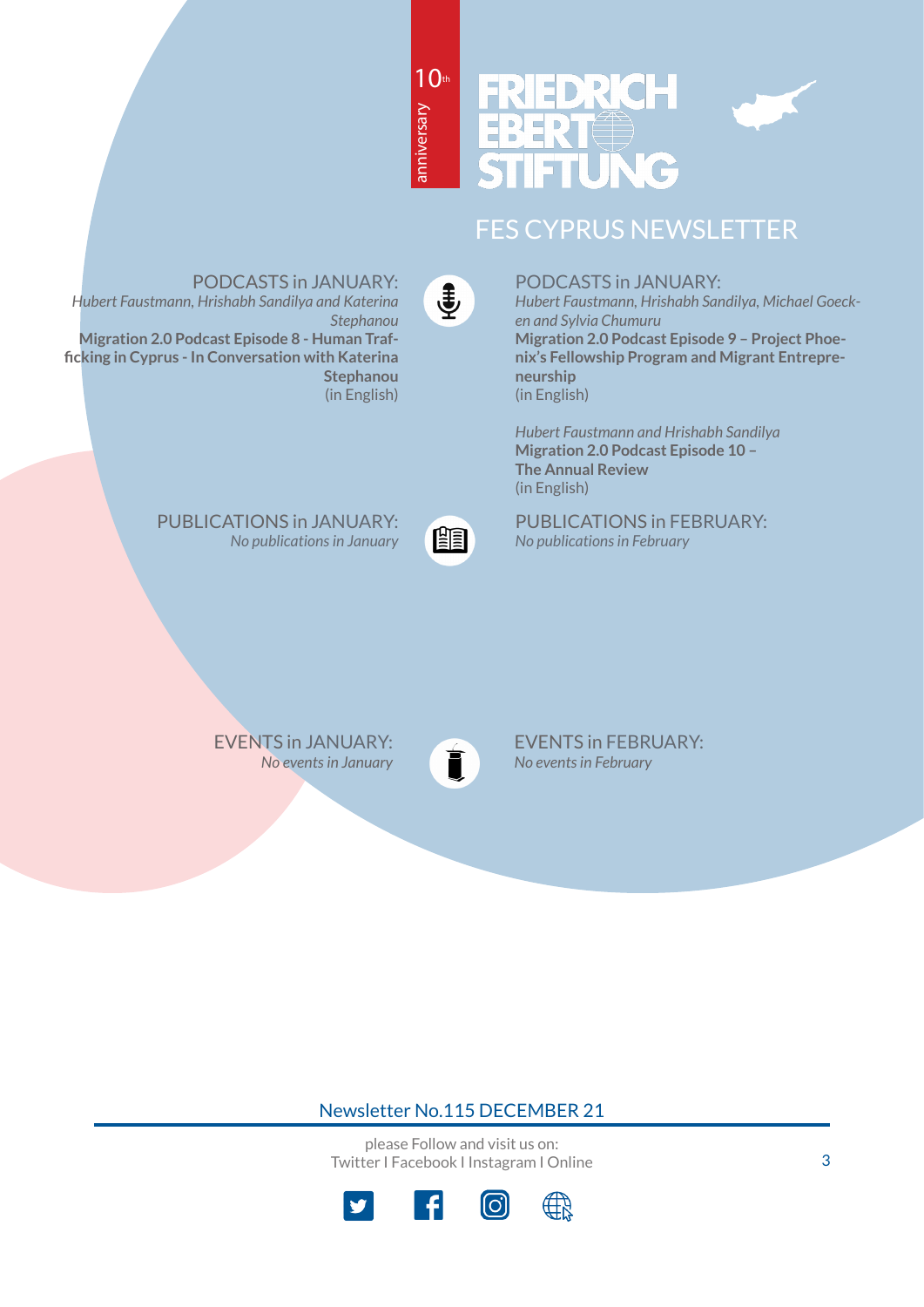

# FES CYPRUS NEWSLETTER

## CYPRUS PROBLEM

Following the assumption of his duties as the new UNSG Special Representative and head of the UN peacekeeping force (UNFICYP) in Cyprus, Colin Stewart, held his first separate meetings on December 10, with the respective Greek and Turkish Cypriot<sup>1</sup> leaders, Nicos Anastasiades and Ersin Tatar. During the meetings, Anastasiades reportedly reiterated the Greek Cypriot side's will to restart reunification talks. Speaking after his meeting with Tatar, Steward said he had a useful briefing on Tatar's positions, which was reportedly fundamental for him to start understanding where the sides stood.

On December 14, Anastasiades and Tatar attended a reception hosted by the UN at the Ledra Palace Hotel in the buffer zone in Nicosia. Both accepted an invitation by Stewart, who noted that the meeting was an informal social event without an agenda. Speaking at the reception, Stewart, pledged to work towards finding a mutually accepted way forward during his term.

On December 13, the EU Foreign Affairs Council (FAC), consisting of the EU's foreign ministers, asked their countries' permanent representatives committee in Brussels (Coreper) to work on possible legal measures against persons and entities with direct involvement in the opening of part of Varosha in July 2021. The Council also called for confidence-building measures on Famagusta to help bring closer a solution to the Cyprus problem. The announcement sparked criticism by AKEL against the EU over its reluctance of imposing actual measures against Turkey. Both the Turkish and the Turkish Cypriot foreign ministries condemned the conclusion statement. According to an advance copy of the Good Offices Mission report by UN Secretary-General Antonio

<sup>1</sup>The Turkish Republic of Northern Cyprus (TRNC) is only recognised by the Republic of Turkey. While for Turkey and the Turkish Cypriots, Ersin Tatar serves as President of the TRNC, the international community considers him the communal leader of the Turkish Cypriots. As the government of the Republic of Cyprus remains internationally

Guterres, covering developments between June and December 2021, the possibility of securing a negotiated settlement in Cyprus has continued to fall from an already low level, and without decisive action, the continuing dynamics in and around Cyprus could render future efforts unattainable. Guterres noted that a continued lack of political progress has significant implications for all Cypriots and called on all parties to refrain from any unhelpful actions and to actively seek solutions through dialogue. He urged the two sides to engage constructively in finding and building common ground with a view towards the resumption of meaningful negotiations. According to Guterres, internal political developments on both sides of the island have also created additional challenges, with the two communities becoming more skeptical that any progress could be achieved. Furthermore, the UNSG stated that certain steps taken, in particular with respect to the fenced-off part of Varosha, had contributed to deepening mistrust, both between the sides and among the two communities. With respect to the regional situation, Guterres noted that the current reporting period was characterized by a renewed uptick of tensions, including hydrocarbons related activity and maritime zone claims in the eastern Mediterranean, and heightened rhetoric between the guarantor powers, Greece and Turkey. Guterres expressed his concern about the rising tensions in and around Cyprus and the broader eastern Mediterranean region and stressed that natural resources in and around Cyprus should benefit both communities and constitute a strong incentive for the parties to find a mutually acceptable and durable solution to the Cyprus problem. He urged restraint by all parties and called for a serious effort to be made to defuse tensions.

recognised as the government of the whole of the island, the entire island is now considered to be a member of the European Union. However, the acquis communautaire is suspended in northern Cyprus pending a political settlement to the Cyprus problem (see Protocol no. 10 of the Accession Treaty).

## Newsletter No.115 DECEMBER 21

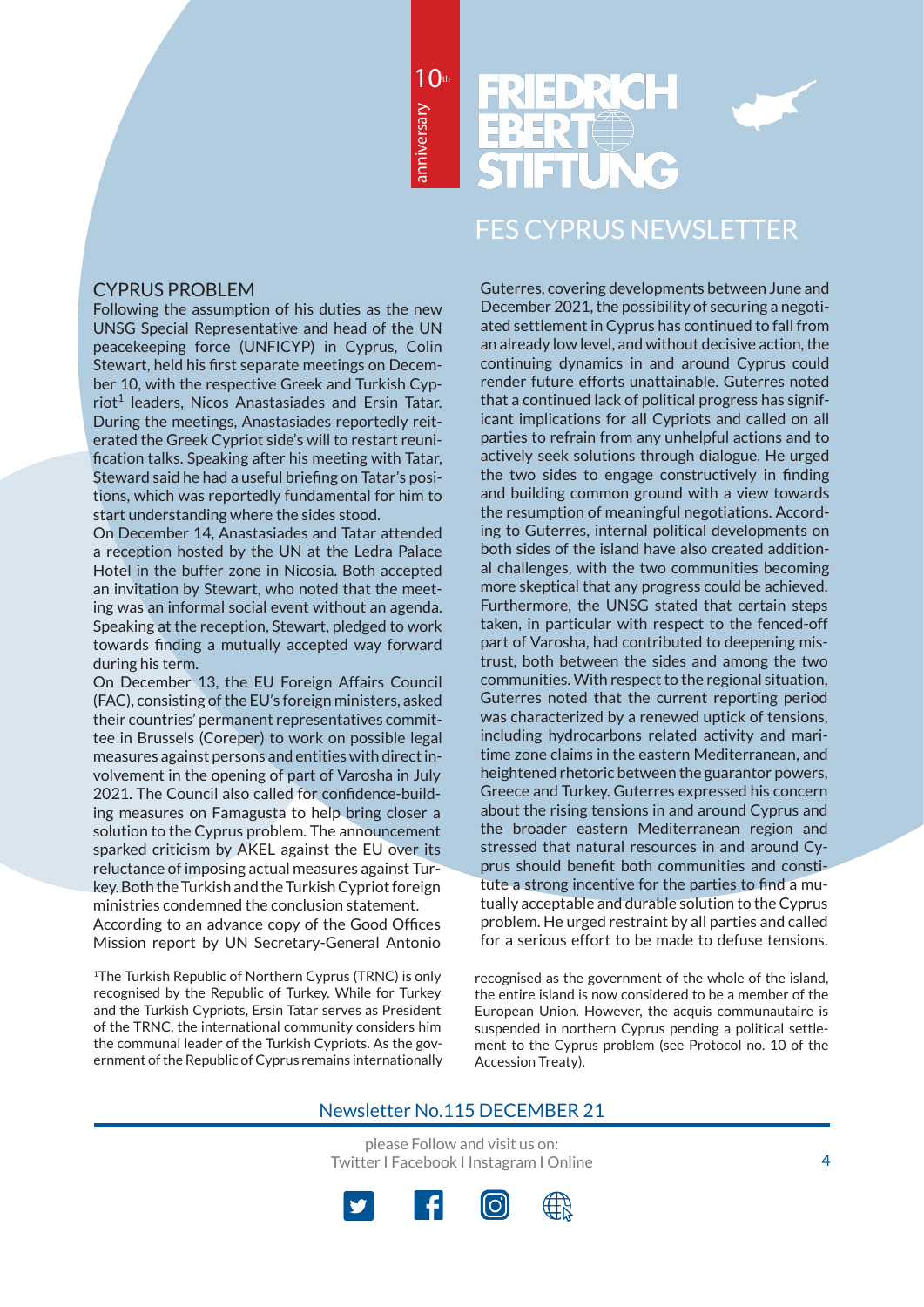10th



# FES CYPRUS NEWSLETTER

The report is due to be circulated to the Security Council on January 3, 2022.

On December 15, the chairperson of Turk-Sen, the oldest Turkish Cypriot trade union federation, Arslan Bicakli announced that his union and the Greek Cypriot trade union confederation SEK (Cyprus Workers' Confederation) agreed on a scheme which will enable some 8,000 Turkish Cypriots to find employment in the south. 'Solidarity between the two communities is important,' SEK General Secretary, Andreas Matsas said in an interview published in Turkish Cypriot daily Yeniduzen where he pointed out that the Turkish Cypriots seeking employment in the south will help address shortages faced by the companies in the south and therefore the deal would benefit everyone. Matsas also said that SEK has been collaborating with Turk-Sen since the early 1970s particularly on issues concerning the Cyprus Problem. According to Cyprus Mail, a Greek Cypriot daily, the two unions had multiple meetings with the Greek Cypriot Labour Minister to evaluate what needs must be covered. At the moment, around 2,000 Turkish Cypriots work in the south and even though similar arrangements were made in the past, this is the first time efforts have been this well organised. Turk-Sen forwards applications of Turkish Cypriot job-seekers to SEK that brings them to the attention of interested employers in the south. According to Elissaios Michail, SEK's secretary of international and public relations, as of the end of the month, around 400 Turkish Cypriots already expressed interest in finding jobs in the south, and around 100 Turkish Cypriots were interviewed for jobs in the hotel industry, while procedures continued for the construction sector.

On December 15, the European Commission adopted a €30.7m action program for the Turkish Cypriot community. Commissioner for Cohesion and Reforms, Elisa Ferreira noted that the EU's aid program has consistently proven to bring very tangible benefits to the people of Cyprus. The European Commission's statement also underlined that the new set of projects seeks to support economic development, reconciliation and confidence-building measures. 'Despite the current political situation, the programme remains as relevant as ever and we will remain steadfast in our support to the reunification of the island,' Ferreira said. Between 2006 and 2021, €623 million has been allocated by the EU for the Turkish Cypriot community. The financial aid is managed by the Commission's DG REFORM which is responsible for the implementation of the EU Aid Programme for the Turkish Cypriot community and for monitoring the Green Line Regulation.

#### **HYDROCARBONS**

On December 10, Cyprus signed a natural gas exploration and production sharing contract for an offshore field in block 5 of Cyprus' Exclusive Economic Zone (EEZ) with EXXONMOBIL and QATAR ENERGY. The agreement was signed at the presidential palace by energy minister, Natasa Pilides, Ali Al-Mana, manager of QATAR ENERGY'S INTERNA-TIONAL UPSTREAM AND EXPLORATION and Varnavas Theodossiou, lead country manager for EXX-ONMOBIL in Cyprus. The consortium which has the rights for the adjoining Block 10, will start field work for seismic data acquisition in block 5, in 2022. In response, the Turkish Foreign Ministry accused Cyprus of violating its continental shelf and ignoring the rights of the Turkish Cypriots by awarding the license in block 5 to the consortium, saying that it would not allow unauthorised exploration in its jurisdiction. Cyprus has rebuffed the claim, vowing to continue its exploration program. Commenting on the matter a spokesman from the US state department noted that the US policy on Cyprus's EEZ is long-term and has not changed clarifying that the US recognizes the right of the Republic of Cyprus to develop resources in its EEZ. Meanwhile, Reuters reported that Turkish foreign minister, Mevlut Cavusoglu stated that the US and Qatar have assured Turkey that EXXON MOBIL and QATAR PETROLE-

## Newsletter No.115 DECEMBER 21

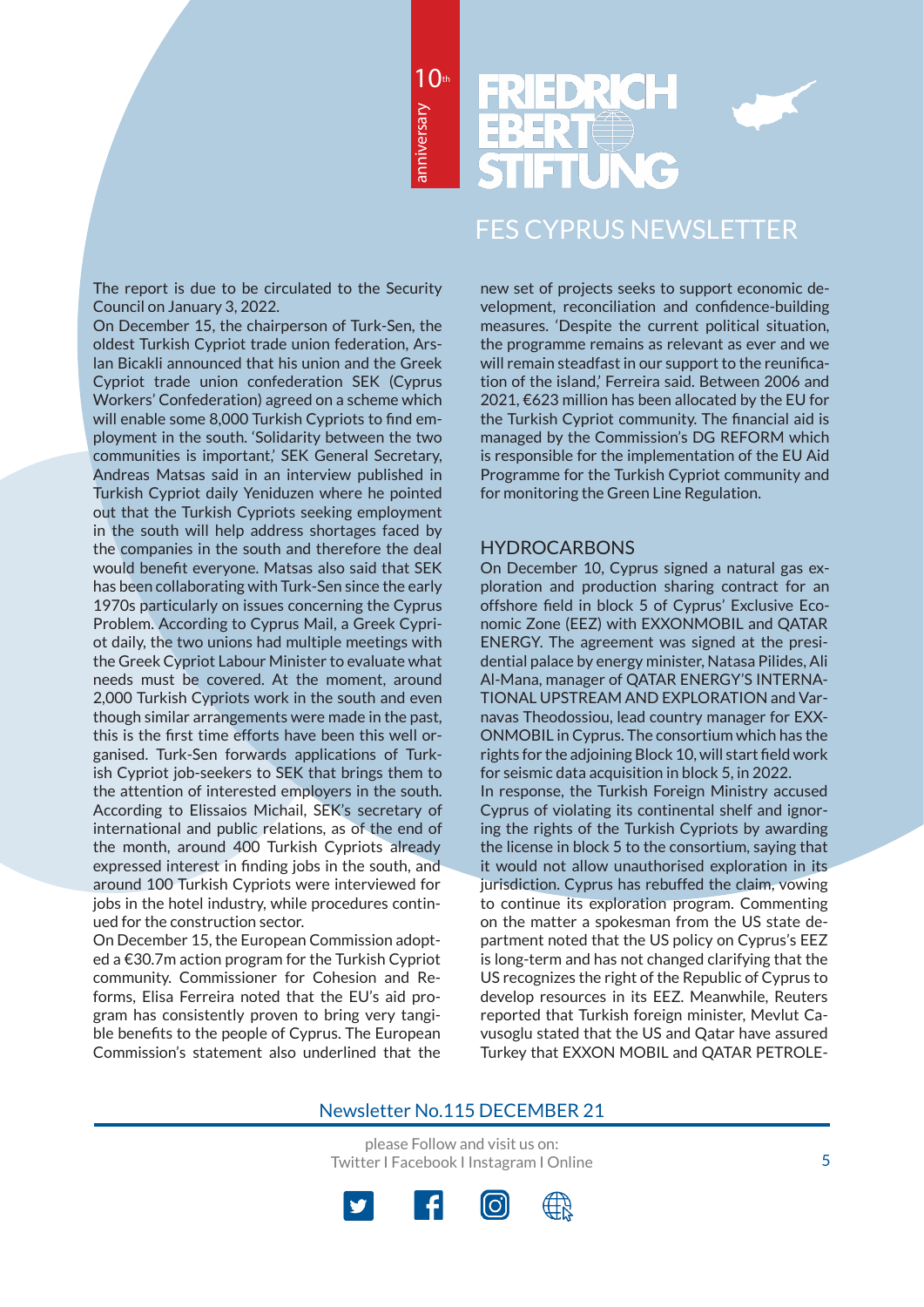10th



## FES CYPRUS NEWSLETTER

UM will stay out of Turkey's continental shelf in the eastern Mediterranean.

The Turkish Cypriot Ministry of Foreign Affairs reacted to the Greek Cypriot side's NAVTEX issued on 14 December 2021 announcing its activities in the Eastern Mediterranean between 17 December 2021 and 1 January 2022 with an Italian flagged vessel named Odin finder. The statement said that this would take place in the area, which also overlaps with the blocks licensed by the TRNC to Turkish Petroleum Corporation (TPAO) and that reciprocal steps together with Turkey would be taken by the TRNC 'in order to protect our legitimate rights and interests, which are under the threat to be usurped'. On December 21, the Ministry of Energy announced that appraisal drilling began at the Glaucus-2 site in offshore block 10 of the island's EEZ by the EXXON MOBIL and QATAR consortium. The consortium announced in 2019 a discovery following the drilling of the Glaucus-1 well, with an estimated 5-8 trillion cubic feet of natural gas. The current appraisal, or follow-up, drilling will give a clearer picture of the reservoir's resource potential. EXXON's drilling program in block 10, which might include more exploratory drilling in 2022, will be conducted in an area neither claimed by Turkey nor licensed by the Turkish Cypriots.

## GREEK CYPRIOTS

#### Economic Developments

Credit rating agency Fitch Ratings reported on December 15 that it has revised Hellenic Bank's outlook to positive from negative, while also affirming the bank's Long-Term Issuer Default Rating (IDR) at 'B' and Viability Rating (VR) at 'B'. The positive outlook reflected the expectation that asset quality will improve as Hellenic Bank is working to reach an agreement by early 2022 to dispose of €0.7bn gross non-performing exposure in reference to the bank's project entitled Starlight. The agency also revised

Bank of Cyprus' outlook to positive from negative and also affirmed the bank's IDR at 'B-' and VR at 'B-'. The agency attributed the outlook revision to the bank's recent agreement to offload €600m in non-performing exposures and €121m in foreclosed real estate assets. The agreement, titled Helix 3, will upgrade Bank of Cyprus' asset quality while decreasing capital encumbrance caused by unreserved problematic assets, including the aforementioned non-performing exposures and seized property assets.

On December 17, following a three-day debate, the parliament approved the state budget for 2022 with 30 votes in favour and 25 against. The bill was voted by ruling DISY, DIKO, DIPA, and independent MP, Andreas Themistokleous. Main opposition AKEL, EDEK, the GREEN party, and far right ELAM, rejected the budget. The budget provides for €9.7bn in revenues and €9.9bn in expenditure, down 4% from 2020. Passing certain reforms was a condition for Cyprus to receive funds from the EU's Resilience and Recovery Fund.

According to a report released on December 29 by the Central Bank of Cyprus ("CBC") deposits in November in Cyprus increased, while loans fell. According to the data, total deposits in November 2021 recorded a net increase of €480.8m, compared with a net increase of €279.6m in October 2021. The annual growth rate stood at 5.8%, compared with 5.3% in October of this year. The outstanding amount of deposits reached €51.2bn in November 2021. Total loans in November 2021 recorded a net decrease of €3.9m, compared with a net decrease of €15.7m in October 2021. The annual growth rate stood at 1.4%, compared with 1.3% in October 2021. The outstanding amount of total loans reached €29.6bn in November 2021.

According to the CBC loan restructurings in the Cypriot banking system edged close to €2bn in the first ten months of 2021, marking the highest figure since 2014. According to CBC data, restructured loans by the end of October rose to €1.9bn as banks

## Newsletter No.115 DECEMBER 21

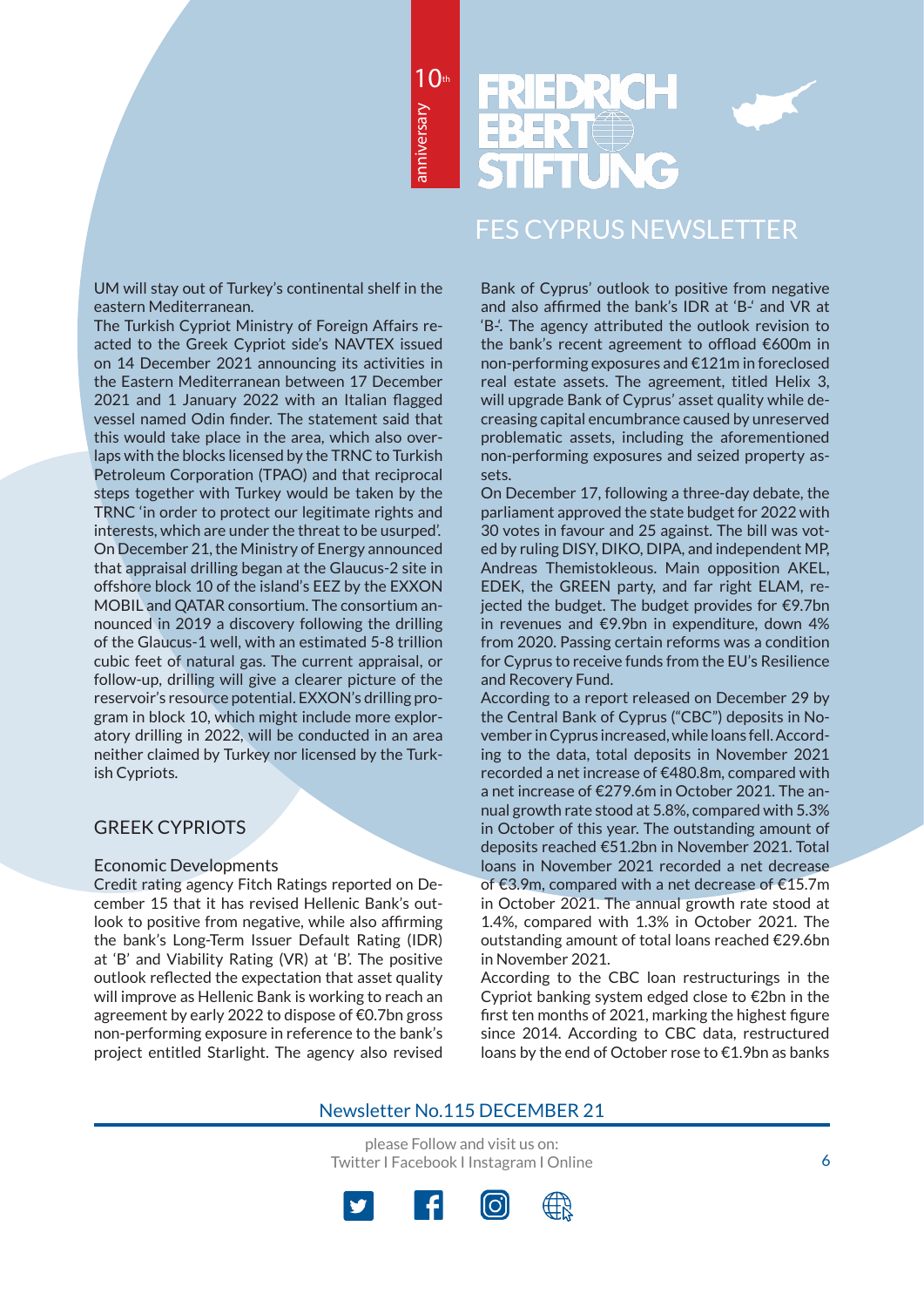10th



# FES CYPRUS NEWSLETTER

accelerated loan restructurings following the termination of the payment suspension at the end of 2020 enforced due to the pandemic. The Cypriot payment suspension was considered the broadest in the Euro area, affecting loans totaling €11.7bn both in the banking system and the credit-acquiring companies. The vast majority of restructured loans concerned corporate loans, both up to and over €1m, which at the end of October amounted to €1.7bn or 85% of total restructurings. Housing credit facilities marked the second highest with restructured loans amounting to €188m by end-of October 2021. Loan restructurings by the end of October 2021 show an increase of 162% compared to 2020.

Tourist arrivals reached 148,973 in November of this year, a massive jump over the 8,952 during the same month in 2020, but still down on the 169,392 tourist arrivals in November of 2019. For the period between January and November of this year, tourist arrivals came up to 1,840,003 in total. This represents a 195.9% year-on-year increase, with 621,927 tourists arriving in Cyprus during the corresponding period of 2020. However, this is 52.4% fewer arrivals than the same period during 2019, when 3,866,447 arrivals were recorded. Arrivals from the United Kingdom were the main source of tourism during November of 2021, with a share of 22.7% (33,829) of total arrivals. This was followed by Germany with 10% (14,945), Russia with 9.6% (14,236), Poland with 8.8% (13,105), Greece with 8.5% (12,629) and Israel with 7.7% (11,474).

#### Domestic Developments

In December the Covid 19-cases increased from 134,446 to 166,827 cases. The number of deaths attributed to the virus rose from 597 to 638. The Omicron variant which was only first detected in early December, is now part of the community and is expected to further burden the epidemiological picture of the country. By months end, following spikes in four digit numbers for some days in a row, the government announced the further tightening of restrictions in an attempt to halt the unprecedented spread of the virus. These included: mandatory rapid tests not older than 24 hours for attending weddings and other such events, a 300 cap on people attending eateries, reception, music and dance venues and 40% of business staff to work remotely. A new record of 5048 cases was recorded on December 31, 2021.

On December 2, Pope Francis' arrived in Cyprus as part of a two-day visit. The Pope met with President Anastasiades where he was briefed on the Cyprus problem and the ongoing migrant crisis on the island. A holy mass was organized at GSP Stadium in Nicosia where thousands of Catholics gathered to pray.

On December 22, DISY leader Averof Neophytou, announced that he will be running in the 2023 presidential elections. The announcement was interpreted as a bid to undercut the foreign minister, Nikos Christodoulides who is also believed to have presidential aspirations. DISY officials have repeatedly stated that two candidates from the same party would be damaging. Reports suggested that Anastasiades has sounded out former foreign minister Ioannis Kasoulides in order to replace Christodoulides. Anastasiades tiptoed around questions on the presidential elections as he reiterated that he would not be seeking a third term. In an official statement, DISY announced that the deadline for candidacies will be January 10, 2022.

The president rejected anew reports that he was involved in setting shell companies abroad for personal enrichment after leaked documents, dubbed the Pandora Papers, implicated the law firm bearing his name and another law practice. Anastasiades was responding to the House ethics committee, which has been discussing the papers in light of Cyprus' involvement in alleged money laundering activities. In a lengthy statement submitted by the director of the president's office, Petros Demetriou, Anastasiades described the claims against him as unfounded and misleading. The allegations concerned involvement in the creation of shell companies, foundations, and

## Newsletter No.115 DECEMBER 21

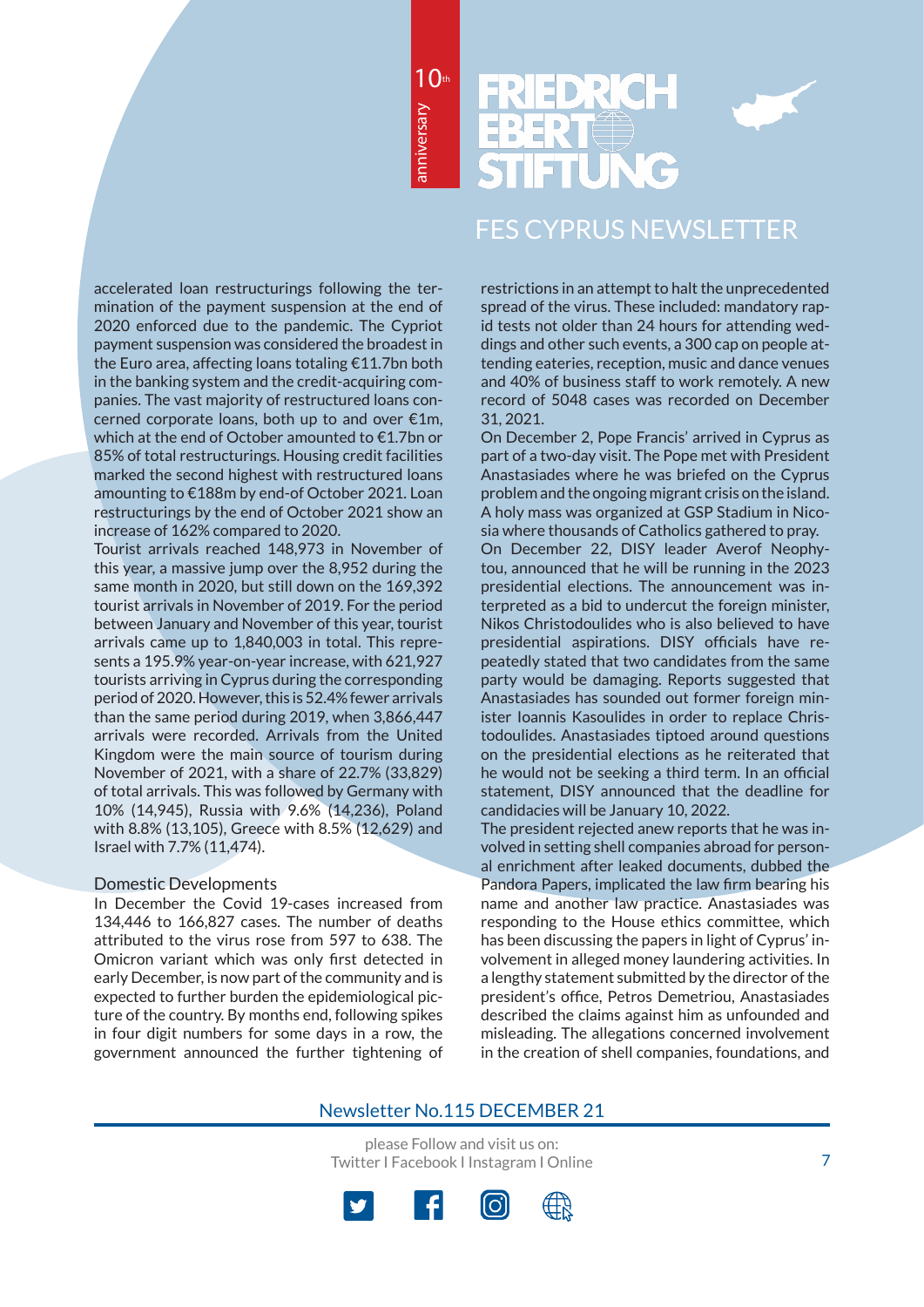10th



# FES CYPRUS NEWSLETTER

trust funds with the aim of acquiring wealth, evade and avoid taxes, and money laundering.

#### Labour Relations and Trade Unions

Members of the Employees' Branch of the Pancyprian Public Employees' Trade Union (PASYDY) in the Ministry of Foreign Affairs went on an all-day strike on December 1. Their requests concern revocation of the decision of the Public Service Committee (EDY) for the appointment to the position of Ambassador of a candidate outside the Diplomatic Service since this did not meet the criteria of a meritocratic choice. Moreover, they demand full implementation of the vision of the Ministry of Foreign Affairs, also adopted by the Council of Ministers, concerning adequate staffing and support of the Ministry of Foreign Affairs and the development of its executives. Additionally, they propose restoration of the cut of 15% -as a result of the 2013 financial crisis- of several allowances for the members of the foreign service in the general context of the restoration of the cuts in various sectors and services.

 On December 4, an important statement was made by the European Commission in support of teachers employed by the state as service providers without employee rights. When asked by MPs of AKEL in the European Parliament about the status of teachers in the afternoon and evening programs of the Ministry of Education, the Commissioner for Employment, Social Affairs and Inclusion, Nicolas Schmit, replied that "national courts are to determine whether 'self-employed' contract teachers fall under the EU concept of employee". He then added that if this is the case, they are entitled to the protection that comes from EU law. This statement symbolically vindicates the struggle of the teachers, as it confirms the need for the immediate implementation of the decision of the Administrative Court of Cyprus, which ruled that the conversion of employees into self-employed workers is wrong, as there is a clear employer-employee relationship.

It seems that the new legislation promoted by the

Ministry of Labor on working remotely will be a difficult task, as the social partners are setting their own parameters and asking for the issue to be raised in the context of the wider debate on the labor market. Employers' unions and trade unions agree that it should be implemented after consultation between employer and employee in all cases, based on specific provisions of security and confidentiality. The CCCI (Cyprus Chamber of Commerce and Industry) disagrees with the implementation of remote work by legislation and holds that social partners should examine the provisions of the relevant European agreement in order to find the elements that can be applied in Cyprus.

On December 10, the Ministry of Finance responded to the reports of the Department of Forests for understaffing and the announcement for a threehour work stoppage, noting that it has made every effort to strengthen the Department of Forests in both human resources and firefighting equipment and infrastructure, within the financial capabilities of the state and with a view to protecting the natural wealth of Cyprus.

## TURKISH CYPRIOTS

#### Economic Developments

The 12-month inflation rate has reached 27.4% in November 2021 according to the Statistical Institute. In November alone, prices rose by an average 5.5% compared to the previous month.

According to the results of the research conducted by the Center for Immigration, Identity and Rights Studies (CMIRS), Turkish Cypriots rank the economy as the most important problem of the country: The most important problems are listed as 'economic problems', 'inflation', 'low wages' and 'unemployment'; the Cyprus problem followed them. The CMIRS highlighted the quickly deteriorating economic circumstances and pointed out that expectations have reached their most pessimistic point to

## Newsletter No.115 DECEMBER 21

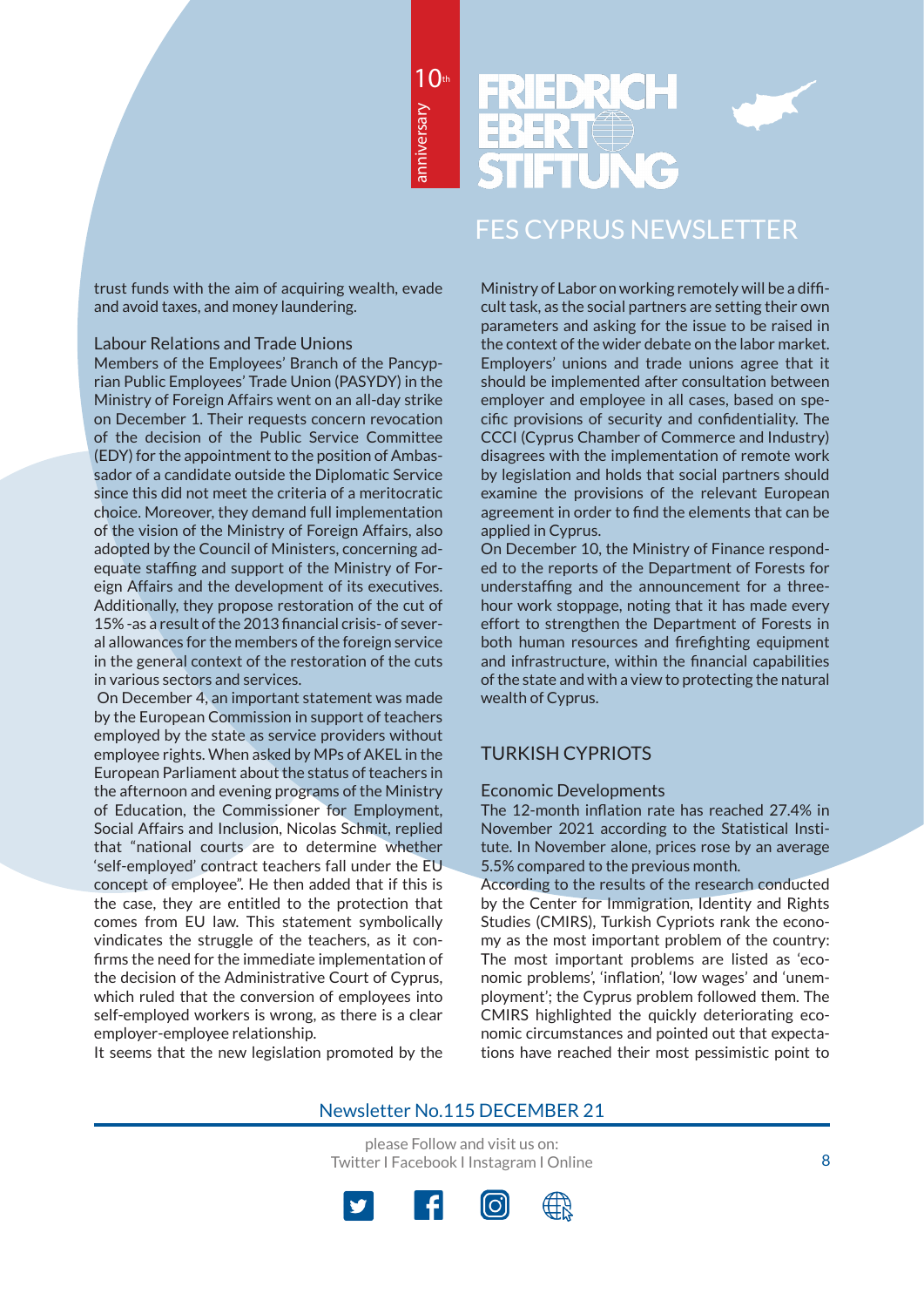10th

# FES CYPRUS NEWSLETTER

date: 83.5% of the respondents think that their economic situation will get worse in the next two years. The prospects for the country's future economic situation look even worse: 90.7% of the participants think that 'the economic situation of the country will get worse in the next 2 years'. 81% of the respondents indicated that they were concerned about maintaining their standard of living. This rate was 39.5% in March 2021.

Based on data provided by Labour Department, the TRNC Central Bank's (Third) quarterly report showed that the number of registered employees, which was 119,568 before the Covid-19 pandemic in January 2020, decreased by 13.6% to 105,945 in January 2021. During the same period, the total number of work permit holders, i.e. workers from abroad, decreased by 23.7% from 50,271 to 38,340, while the number of insured TRNC citizen workers went down from 69,297 to 67,605. The report noted that the main reason for the fall in registered workers with work permits was a decline in the number of work-permit-holders from Turkey. The number Turkish citizens working in north Cyprus, which was 33,767 at the beginning of 2020, decreased by 26.8% to 24,711 in 2021.

The Central Bank bulletin also showed that in the third quarter of the 2021 fiscal year, budget revenues and budget expenditures stood at 2,261.1 million TL and 2,415.7 million TL respectively and that public finances had a deficit of 154.6 million TL.

Prime Minister, Faiz Sucuoglu, announced that the validity of the Decree on the Restructuring of Loans will be extended until March 31, 2022. The scheme allows the credit repayment amount to be reduced by extending the maturity for those who have difficulty in paying back their credits.

#### Relations with Turkey

There were no significant developments in December.

#### Domestic Developments

In December, the number of Covid-19 cases increased from 28,871 to 35,011 while the number of deaths attributed to the virus increased from 101 to 138. The Communicable Diseases Committee recommended not to make home visits as much as possible, and gathering of more than 10 people in a house is prohibited. It was also decided that only vaccinated people could participate in New Year's Eve parties. Vaccinated people who will participate in the events were required to submit a 72-hour negative PCR test or a 48-hour negative antigen test. New Year's Eve parties in schools, offices and government offices were also cancelled.

The Higher Electoral Board (YSK) announced that the campaigning period for parties will begin on December 28. The YSK also announced that the final list of candidates following eligibility assessment, would be announced on December 26. The electoral board also reminded that the election restrictions period was in force and would last until the day after the general election which would be held on January 23. During the period of election restrictions, it is banned to recruit or employ anyone nor the authorities can promote or give any sort of increments to anyone. Granting new "TRNC" citizenships are also prohibited during this period. Officials are not allowed to distribute, allocate or lease any stateowned or private properties during this period. The law on election prohibitions also prohibits the candidates from attending any type of ceremony, including inaugurations.

#### Labour Relations and Trade Unions

On December 22, the new minimum wage, which will enter into force from January 1 onwards, was set as 7,000 TL (€515) gross and 6,090 TL (€449) net. The new amount is 40% higher than the previous one, which was set on September 15. The minimum wage determination commission had agreed on an increase of 12.95% setting the minimum wage as

## Newsletter No.115 DECEMBER 21

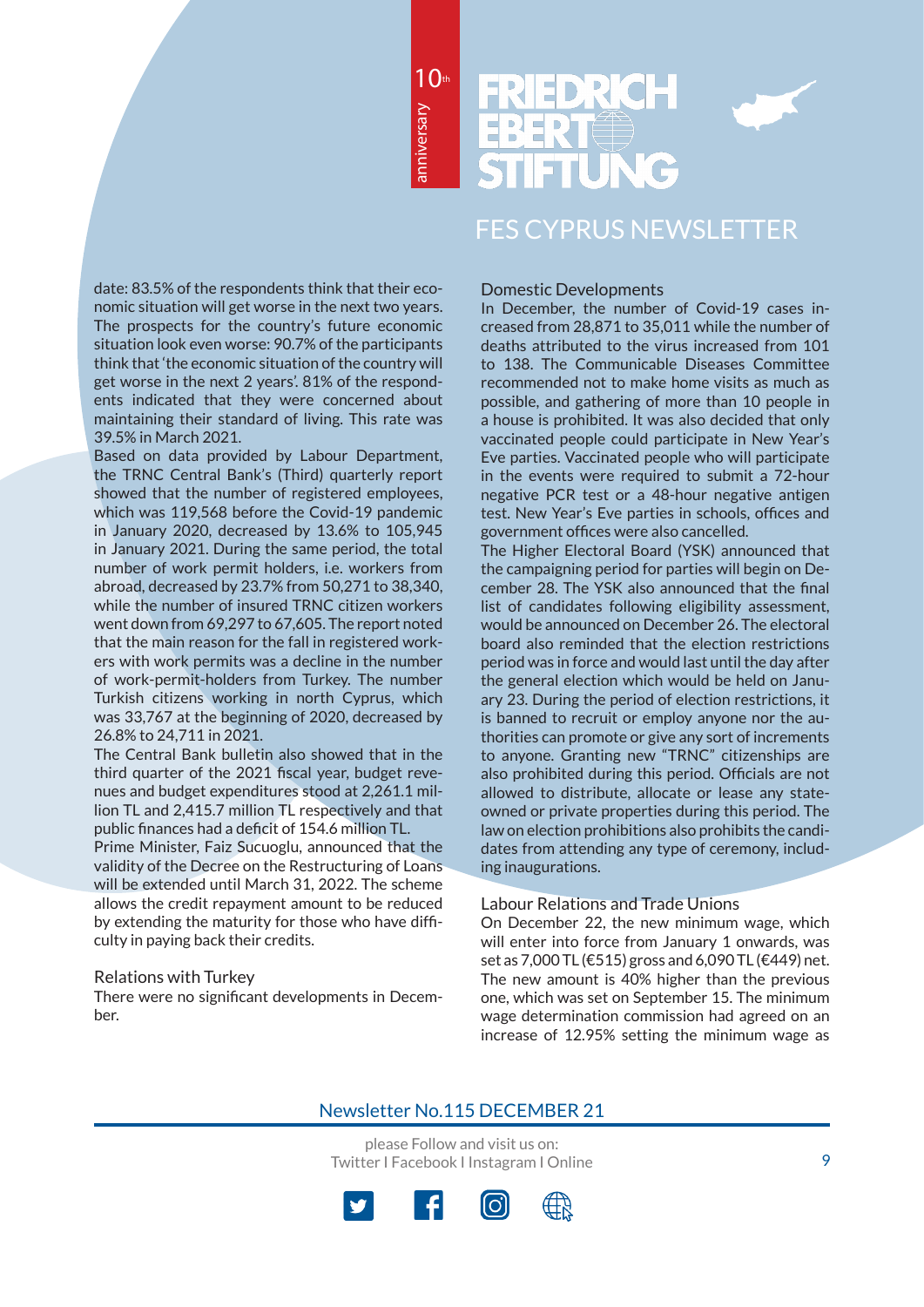10th



# FES CYPRUS NEWSLETTER

4,970 TL (€498) gross and 4,324 TL (€434) net. The commission, which is made of five representatives of the government, five representatives of employers' and five representatives from the biggest trade union federation, had met three times since late July before finally coming to a consensus on September 15. This time the decision was made at the first meeting but in the absence of the employers' side's representatives who left the meeting in protest. The employers announced that they would take the decision to the court. Turkish Cypriot Chamber of Shopkeepers and Artisans (KTEZO) argued that the new amount was decided given the upcoming elections and to win votes for the National Unity Party (UBP). 'The decision on the minimum wage will deal a blow to businesses and threaten their survival,' the KTE-ZO said.

On December 23, the Trade Union Platform staged a protest outside the parliament. The trade unions urged the government to implement measures to protect the purchasing power of the people against the depreciation of the Turkish lira and the price hikes introduced as a result. The trade unions also demanded the retail prices to be decreased after the Turkish lira recovered some of its losses against foreign currencies. The trade unions also condemned the business community's reaction to the 40% increase in the minimum wage.

On December 28, the Trade Union Platform held a mass demonstration, with the slogan 'no to impoverishment', outside the parliament. Four of the unions (primary school teachers' union, high school teachers' union, customs employees' union and tax office employees' union), gave mass support to the protest by going on a full-day or hourly strike in their workplaces. Other unions participated at their administration level. Some political parties including the main opposition CTP supported the demonstration too. The unions called for 'protection of the purchasing power of the people against price hikes, and for a fair distribution of welfare and social rights'.

please Follow and visit us on:

Twitter I Facebook I Instagram I Online

Newsletter No.115 DECEMBER 21